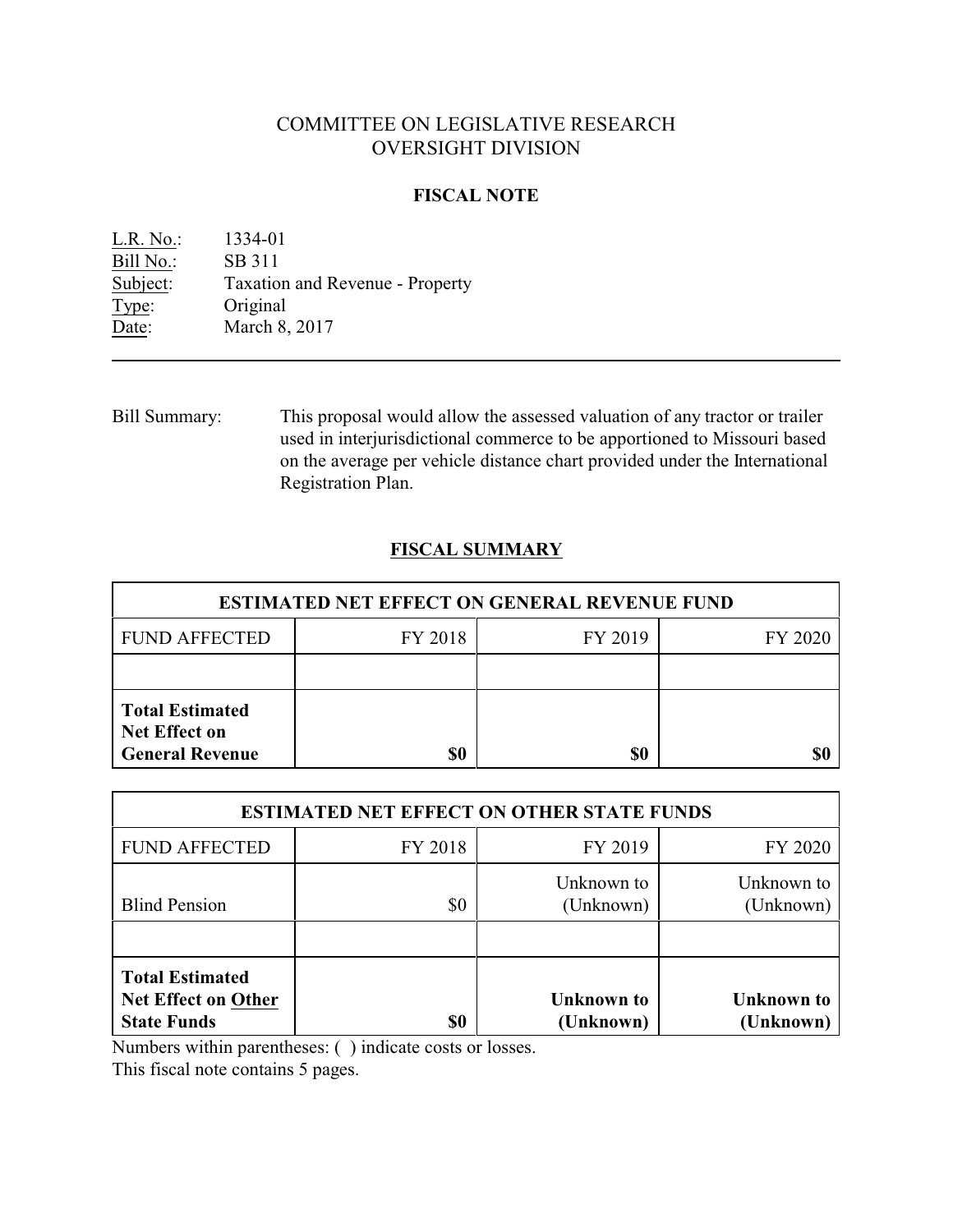L.R. No. 1334-01 Bill No. SB 311 Page 2 of 5 March 8, 2017

| <b>ESTIMATED NET EFFECT ON FEDERAL FUNDS</b>                        |         |         |         |
|---------------------------------------------------------------------|---------|---------|---------|
| <b>FUND AFFECTED</b>                                                | FY 2018 | FY 2019 | FY 2020 |
|                                                                     |         |         |         |
|                                                                     |         |         |         |
| <b>Total Estimated</b><br>Net Effect on All<br><b>Federal Funds</b> | \$0     | \$0     | \$0     |

| <b>ESTIMATED NET EFFECT ON FULL TIME EQUIVALENT (FTE)</b>    |         |         |         |
|--------------------------------------------------------------|---------|---------|---------|
| <b>FUND AFFECTED</b>                                         | FY 2018 | FY 2019 | FY 2020 |
|                                                              |         |         |         |
|                                                              |         |         |         |
| <b>Total Estimated</b><br><b>Net Effect on</b><br><b>FTE</b> |         |         |         |

 $\Box$  Estimated Net Effect (expenditures or reduced revenues) expected to exceed \$100,000 in any of the three fiscal years after implementation of the act.

| <b>ESTIMATED NET EFFECT ON LOCAL FUNDS</b> |         |                         |                         |
|--------------------------------------------|---------|-------------------------|-------------------------|
| <b>FUND AFFECTED</b>                       | FY 2018 | FY 2019                 | FY 2020                 |
| <b>Local Government</b>                    | \$0     | Unknown to<br>(Unknown) | Unknown to<br>(Unknown) |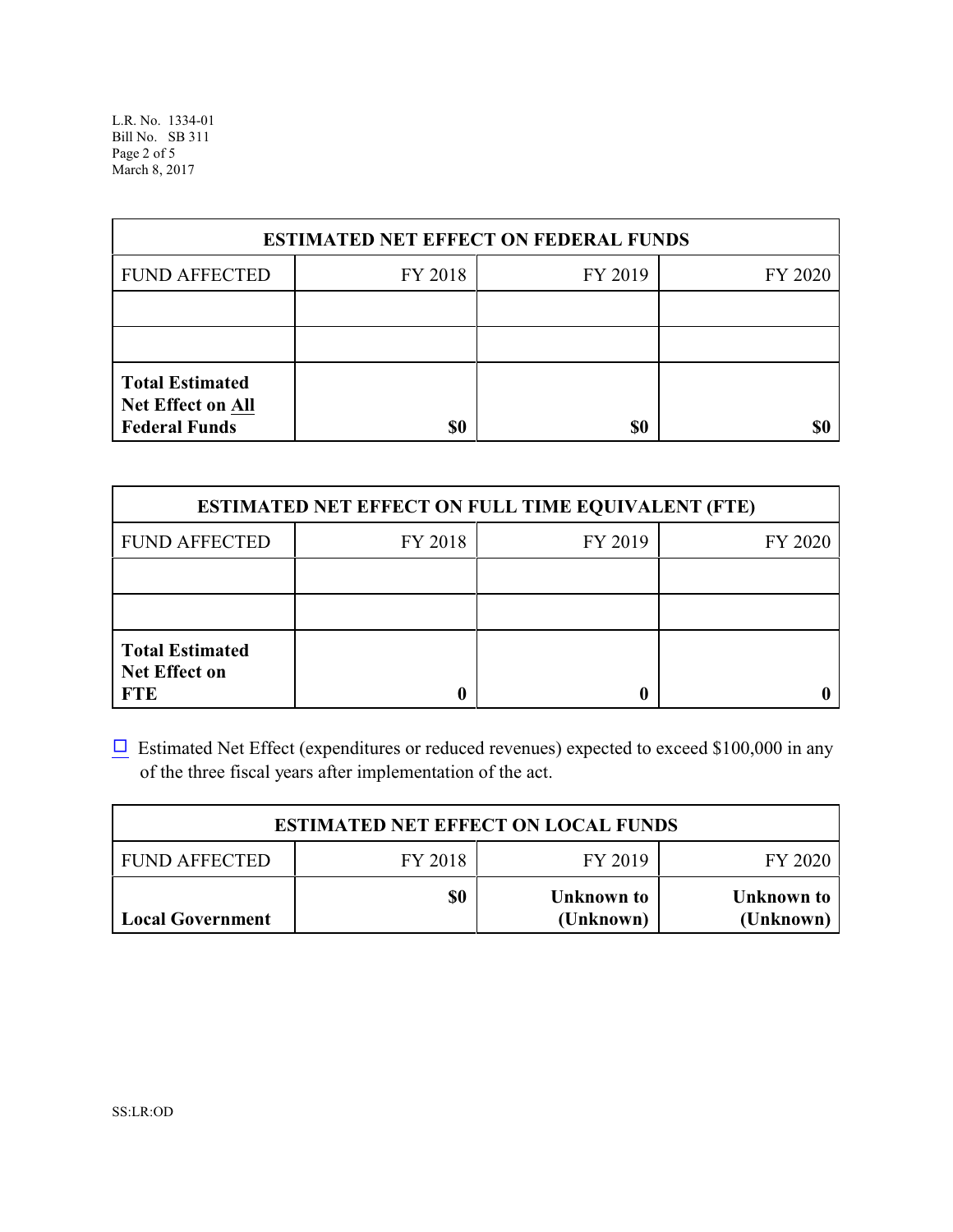L.R. No. 1334-01 Bill No. SB 311 Page 3 of 5 March 8, 2017

#### **FISCAL ANALYSIS**

#### ASSUMPTION

Officials from the **Office of Administration - Division of Budget and Planning (B&P)** stated this proposal would attempt to clarify to the counties how interjurisdictional commerce tractor/trailers should be assessed. If this proposal results in additional property taxes, the amount going to the Blind Pension Fund could increase, thus increasing Total State Revenues and possibly impacting the revenue limit calculation required by the state constitution. If the proposal results in lower property taxes, the amount going to the Blind Pension Fund and ultimately Total State Revenues could be reduced thus impacting the constitutional revenue limit calculation. B&P officials deferred to the Department of Transportation for any more specific fiscal impact information.

Officials from the **State Tax Commission (TAX)** assume this proposal would have no fiscal impact on their organization. TAX officials advised us that under the current assessment process, trucking enterprises are taxed upon their most used base as defined in Section 137.095.2, RSMo. and the allocation to be taxed in Missouri is determined using a ratio of Missouri miles to total miles.

Officials from the **Department of Transportation** assume this proposal would have no fiscal impact to their organization.

Officials from the **Forsyth R-III Schools** and the **Kirksville School District** assume this proposal would have a positive fiscal impact on their organizations.

Officials from the **West Plains School District** stated they were not able to estimate the impact of this proposal on their organization.

Officials from the **Office of the Secretary of State**, the **Joint Committee on Administrative Rules**, the **Department of Economic Development**, the **Department of Revenue**, **Callaway County**, the **Jackson County Election Board**, the **Plate County Board of Elections**, and the **St. Louis County Directors of Elections** assume this proposal would have no fiscal impact on their organizations.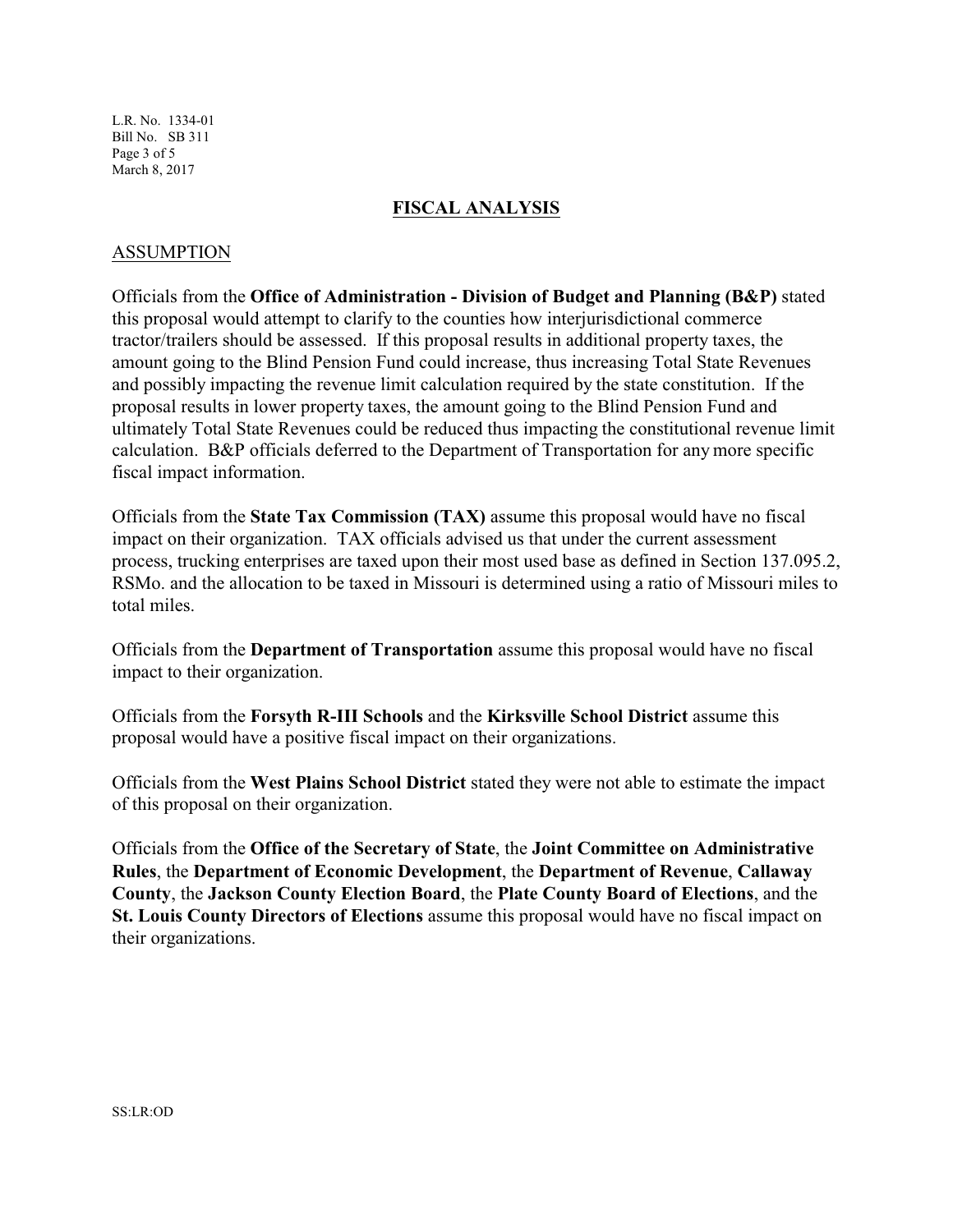L.R. No. 1334-01 Bill No. SB 311 Page 4 of 5 March 8, 2017

#### ASSUMPTION (continued)

**Oversight** has no way to determine whether this proposal would increase or reduce assessed valuations and property tax revenues and will indicate a fiscal impact from unknown positive to unknown negative in this fiscal note, for local governments and the Blind Pension Fund. Oversight notes this proposal would be effective beginning with 2018 assessments, which would affect 2018 property taxes paid in December 2018 (FY 2019).

#### FISCAL IMPACT - Small Business

This proposal could have a direct fiscal impact to small businesses which own or operate qualified equipment.